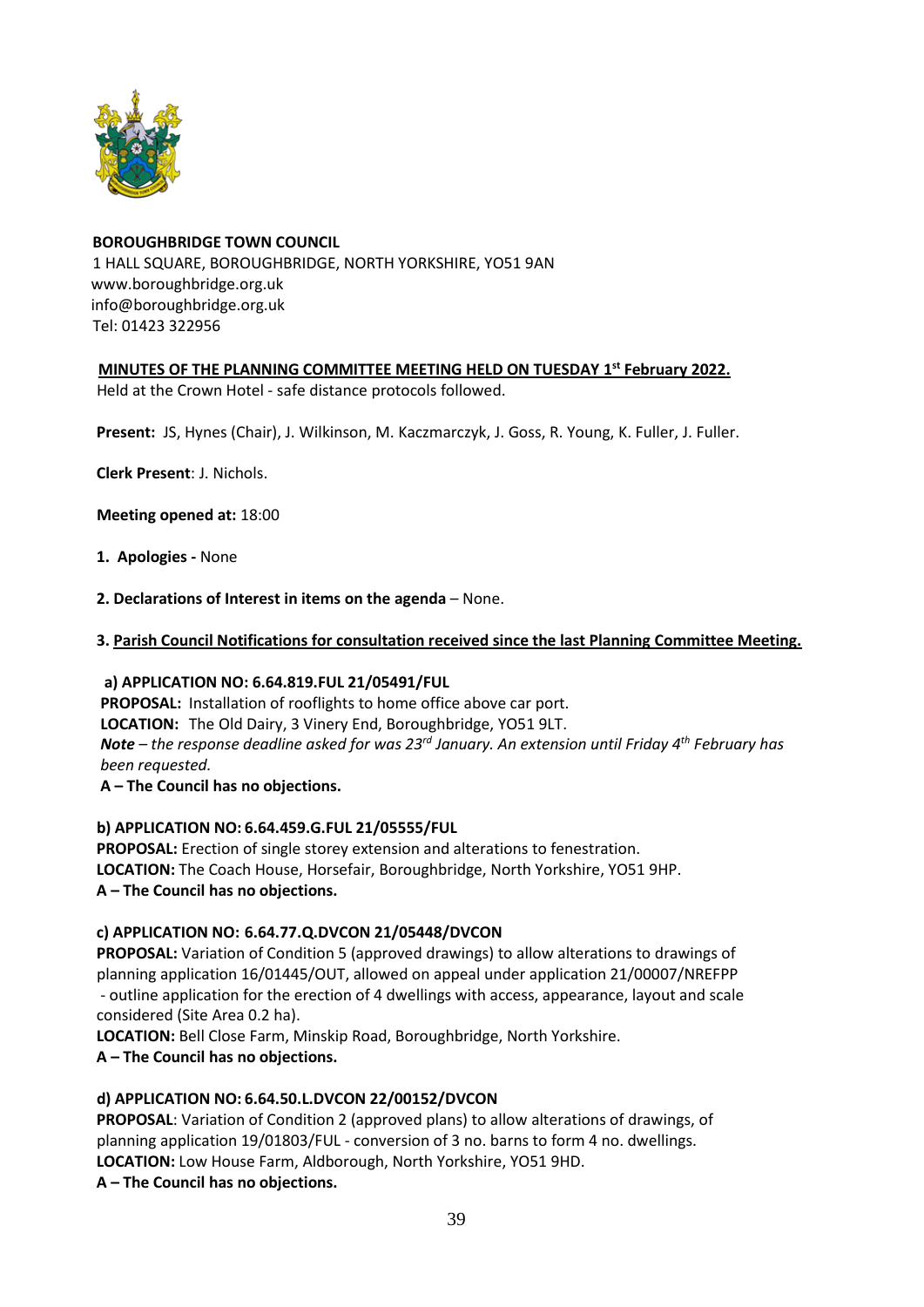# **4. Decision Notifications received over the last month**

 **a) PROPOSAL:** Refurbishment of existing office space to include removal of an internal wall and reconfiguration of WC accommodation and welfare facilities. A new cast iron soil vent pipe and waste connection and the installation of gas flues for two new combination boilers are proposed to the rear elevation.  **LOCATION:** Peter Greenwood and Co, 17 High Street, Boroughbridge, North Yorkshire, YO51 9AW.  **GRANT LISTED BUILDING CONSENT SUBJECT TO CONDITIONS. Noted**

 **b) PROPOSAL:** Erection of first floor rear extension.  **LOCATION:** Peel House, 30 New Row, Boroughbridge, YO51 9AX.  **GRANT PLANNING PERMISSION SUBJECT TO CONDITIONS. Noted**

 **c) PROPOSAL:** Variation of conditions 2 (approved drawings) and 3 (materials) of planning permission 20/02141/FULMAJ - Extension of the main superstore to create a home shopping hub with delivery and click and collect service.  **LOCATION:** Morrisons, Minskip, North Yorkshire.  **GRANT PLANNING PERMISSION SUBJECT TO CONDITIONS. Noted**

### **5. Planning Breaches/Enforcements received over the last month**

 **a) CASE NO: 22/00019/PR15 LOCATION:** Ashdown Park, Minskip Road, Boroughbridge, North Yorkshire.  **ALLEGED BREACH:** Erection of height restriction structure.  **PLANNING REF:** 19/00220/PR15 **Noted**

### **b) CASE NO: 21/00565/BRPC15**

 **LOCATION:** Taylor Wimpey Greystones Residential Development, Boroughbridge, North Yorkshire.  **ALLEGED BREACH:** Footpath to The Ridings not complete and further highways conditions outstanding.  **PLANNING REF:** 19/02980/DVCMAJ 21/00117/BRPC15 **Noted**

## **6. Notifications of Appeal received over the last month**

### **a) APPEAL BY: Barratt and David Wilson Homes.**

**SITE AT:** Land Comprising Field At 439839 464979, Boroughbridge, North Yorkshire. **PROPOSAL:**Reserved matters application under outline permission 17/04319/OUTMAJ for the erection of 260 dwelling houses (phase 1) with access, appearance, landscaping, layout and scale for consideration (amended scheme). Outline application was not subject to an EIA. **COUNCIL REF:** 21/00104/NREFPP. **APPEAL REF:** APP/E2734/W/21/3288433**.** 

**APPEAL START DATE:** 15th December 2021. **Noted.**